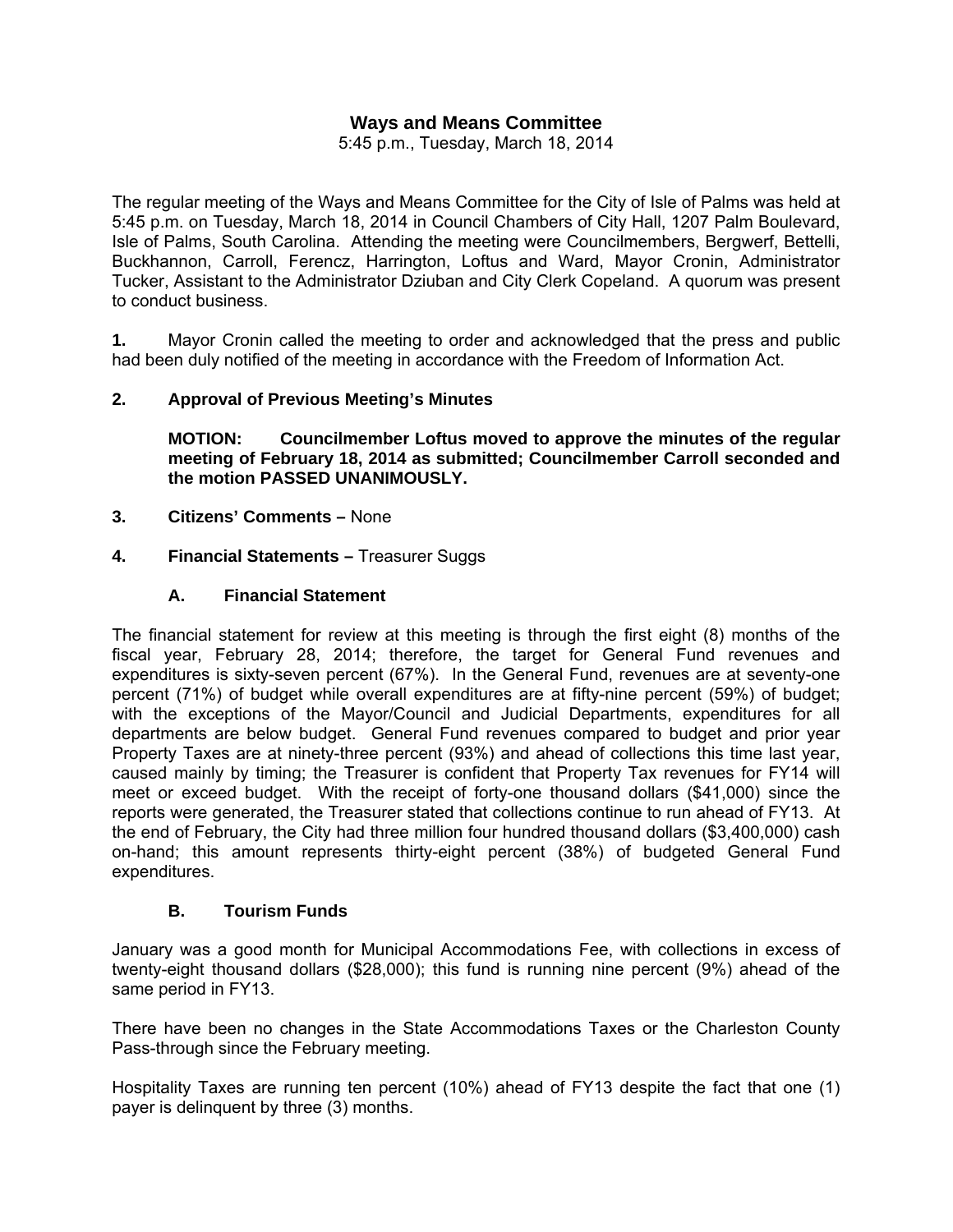## **C. Projects Status**

The City incurred no new expenses for the Phase II Drainage project since the last meeting.

Treasurer Suggs directed attention to page 2 of the Beach Restoration schedule and stated that the City has been carrying an amount in the Remaining on Contracts number as a placeholder for any lingering professional services related to either the original project or the shoal management project. The engineers have advised the City that these contracts are complete and the projects have been closed out; the City is re-budgeting twenty-five thousand dollars (\$25,000) in the FY15 for professional services related to beach management in case the City needs the services of Chris Jones or other professionals. Remaining to be spent for this project is six hundred sixty-four thousand dollars (\$664,000).

For the replacement of the watersports dock, the City paid SCE&G eighteen hundred thirty-five dollars (\$1,865) related to the electrical power source on the dock.

Administrator Tucker noted that for the April meeting, the Salmons Dredging contract will be on this schedule.

There was also no activity on the parking management/wayfinding signs project in February.

- **5. Old Business** None
- **6. New Business**

## **A. Recommendations from the Real Property Committee**

### **1. Recommendation to increase to \$50 the annual parking lot pass fee from the current fee of \$45**

Administrator Tucker stated that the Committee recommended the increase from forty-five dollars (\$45) to fifty dollars (\$50); this is the Schupp contract to manage the lots. Mr. Schupp indicated that he sells between one hundred fifty and two hundred (150-200) annual passes each year.

The Committee asked staff to research why the fee was lowered in 2013, but initial research found nothing to explain the change; there were no customer complaints; therefore, staff does not see any inhibition in increasing the fee.

### **MOTION: Councilmember Loftus moved to approve the annual parking lot pass to \$50; Councilmember Bergwerf seconded.**

Responding to Councilmember Carroll's question about the price of an annual pass at the County Park, Administrator Tucker said that the minimum fee was sixty-five dollars (\$65) for parking at all Charleston County Parks; the daily rate is eight dollars (\$8).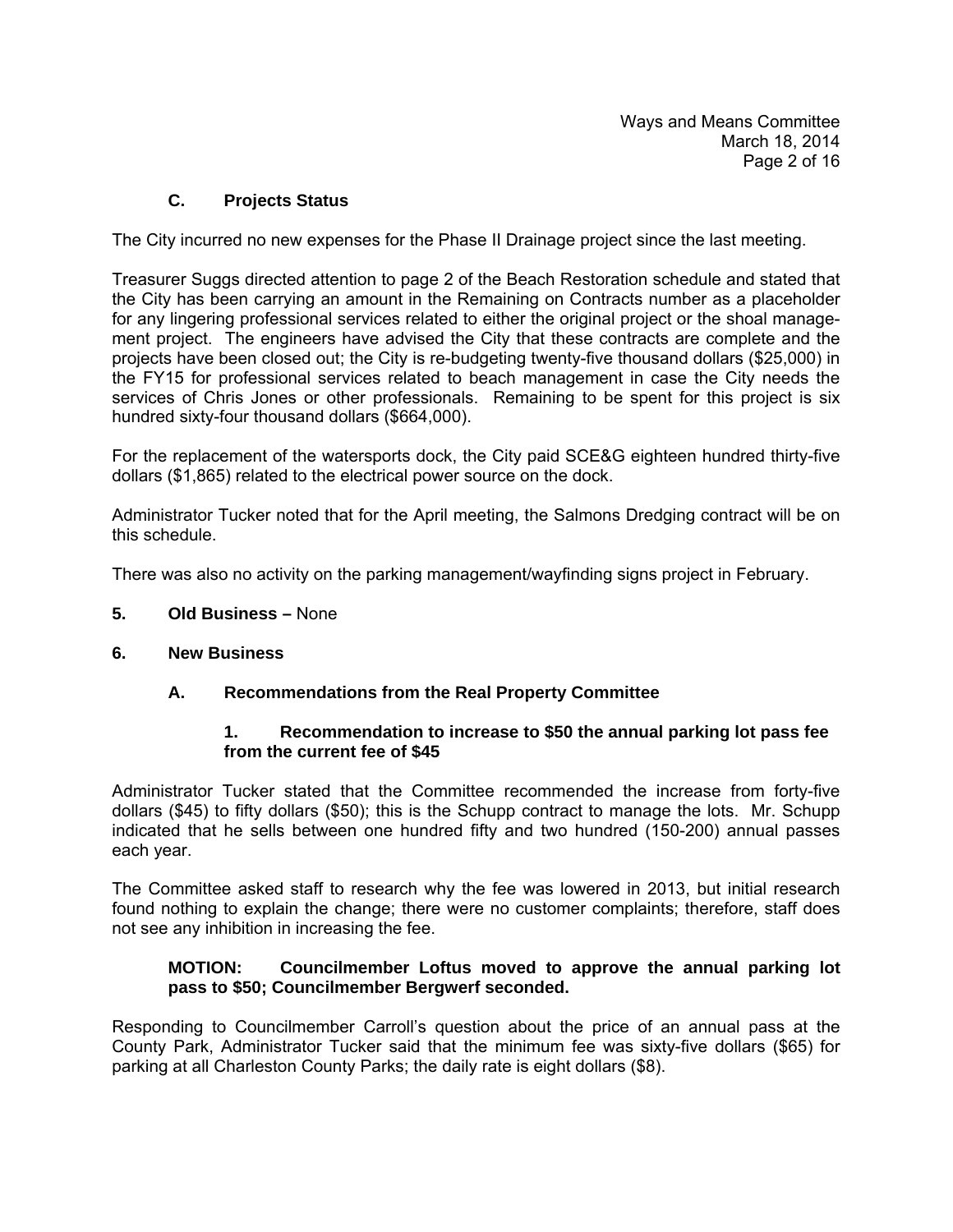Councilmember Ward asked whether the additional five dollars (\$5) would go to the General Fund or to the contractor; Administrator Tucker responded that the money would be collected by Mr. Schupp who will pay the City based on the terms of the lease with the City.

Councilmember Buckhannon asked when the rates changed, and the Administrator voiced her speculations on the issue that the fee was refined downward in his re-bid to keep the contract in 2012.

Councilmember Carroll queried that the City should involve Stantec as they are the parking experts that the City has hired. He also expressed the concern that raising the rate would drive visitors into the neighborhoods for free parking.

Administrator said that her understanding that many of the annual parking lot passes were purchased for employee parking by businesses on Front Beach more than beach visitors.

Mr. Schupp said that the fifty dollar (\$50) annual fee is down from 2012 when the rate was fiftyfive dollars (\$55); the fee was reduced to forty-five dollars (\$45) in the new contract, he added that buyers did not complain about paying fifty-five dollars (\$55). He confirmed that the majority of the passes are sold to Front Beach businesses; the remainder is sold to frequent visitors from the mainland and island residents who want to be guaranteed of parking when coming to Front Beach.

# **VOTE: The motion PASSED UNANIMOUSLY.**

## **2. Award of a contract to Lawns Done Right, Inc. in the amount of \$9,000 for the clearing and cleanup of Mayor Carmen R. Bunch Park**

Administrator Tucker confirmed that Lawns Done Right, Inc. was the lowest bidder and stated that this company has the contract for City-wide landscaping; the Administrator believes that they were able to be so competitively priced because they are on the island regularly. The Administrator reminded that, before issuing this RFB, the City had hired a consultant to identify the various species of plants that must be left undisturbed as defined in the Greenbelt language. The consultant was paid from the fifteen thousand dollars (\$15,000) budgeted for this project, but this contract will keep the total cost will be within budget.

### **MOTION: Councilmember Bettelli moved to award the contract to Lawns Done Right, Inc. for the clearing and cleanup of Mayor Carmen R. Bunch Park; Councilmember Carroll seconded.**

Councilmember Buckhannon suggested that the City dialogue with the adjoining property owners about what is going to be done on the lot and that they will still have a vegetative buffer.

Councilmember Loftus suggested that the City should delay the implementation on this activity to allow for spring growth.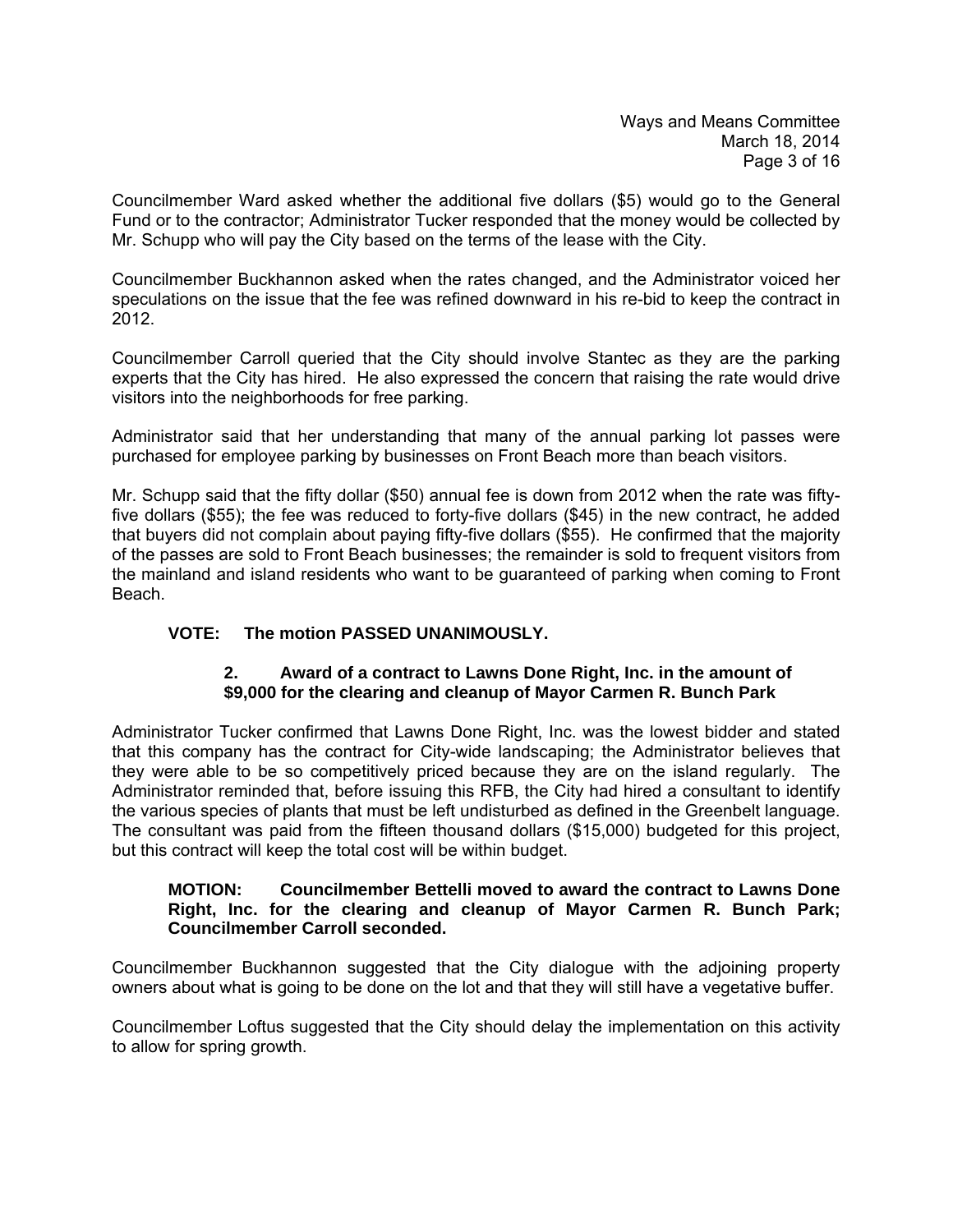Administrator Tucker stated that the City could not ask Lawns Done Right to hold this price for an extended time, and the plan had been to move forward. She added that there will be ongoing maintenance associated with the park.

According to the Administrator, the access road work is going on now and the City has delayed getting the sign until the park looks inviting.

The Mayor added that the company had bid the project and the City should award the contract in a timely manner.

## **VOTE: The motion PASSED UNANIMOUSLY.**

#### **3. Consideration of request from marina tenants for reimbursement of up to \$10,000 for consultant and planning expenses, cleanup and grading at the marina**

Administrator Tucker explained that, since the Real Property Committee meeting, the tenants have withdrawn the request for the cleanup and grading based on the concerns expressed at the Real Property meeting. The request before the Committee at this meeting is reimbursement of expenses related to the consultant and planning expenses from GEL Engineering and John Tarkany to keep the forward momentum going toward a master plan; the amount requested has been reduced to fifty-five hundred dollars (\$5,500). The tenants agree that the removal of the mound and grading need to take place.

#### **MOTION: Councilmember Bergwerf moved to reimburse marina tenants up to \$5,500 for consultant and planning expenses; Councilmember Harrington seconded.**

Councilmember Ward asked the location of this expenditure in the budget; the Administrator responded that this would be an unbudgeted expense in Professional Services in the Marina Fund.

Councilmember Loftus reported that he had not supported this action by the Real Property Committee because he believes this work should be under the City Administrator's control, following the City Procurement Code; in addition, the City has only three (3) months remaining in the fiscal year, and there is seventy-five thousand dollars in the FY15 budget for consulting and design of the marina.

When the design and engineering are bid, there is a good possibility that neither of these vendors will submit a bid and be awarded the contract; he asked what would come of these preliminary plans at that time.

The recommendation from the Committee, for both the cleanup and engineering, indicate this team was judged to do a creditable job.

Councilmember Ferencz asked why this project was not under the auspices of the Planning Commission. Mayor Cronin explained that the intent is to spend a major amount of money next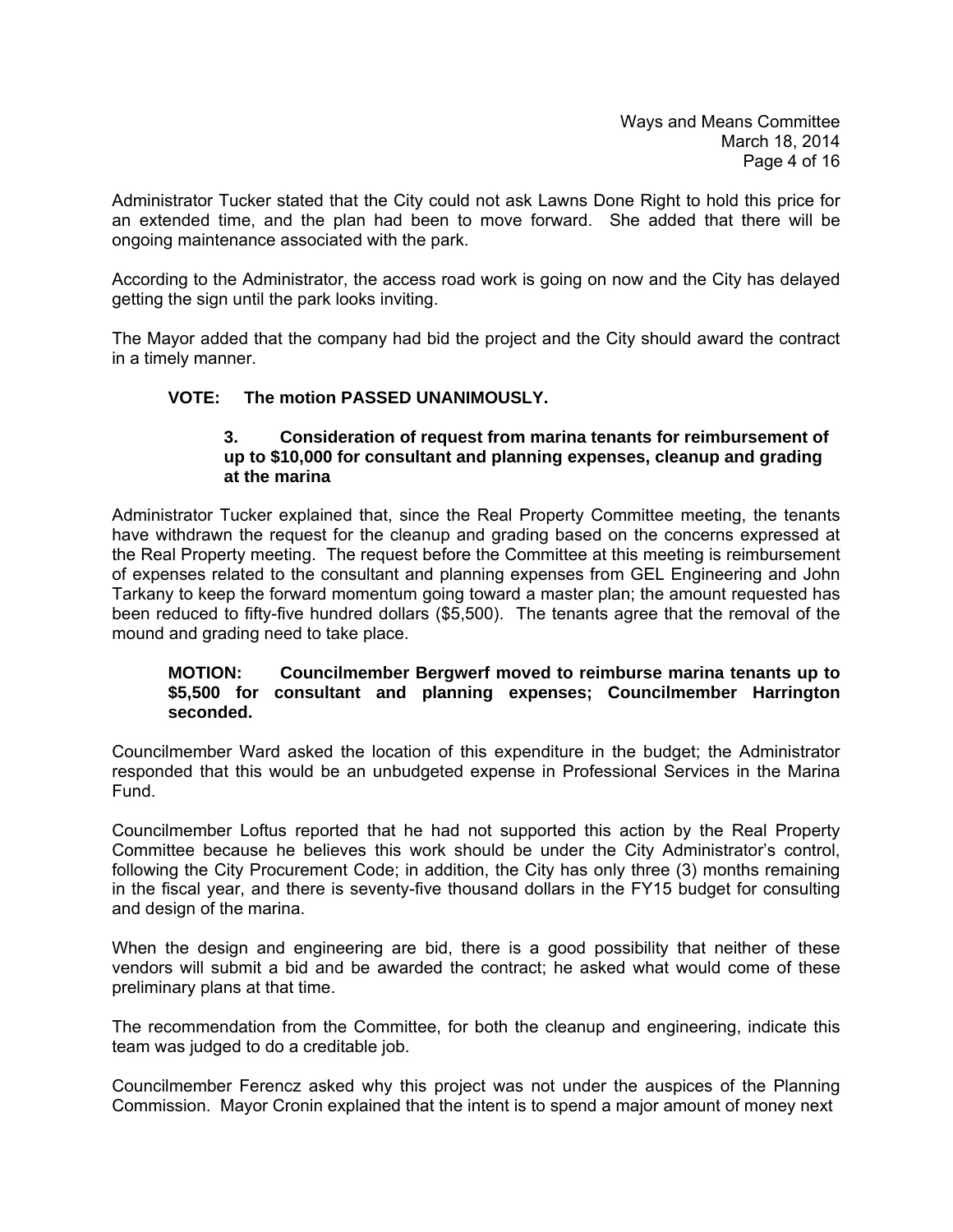year, and then ask the Planning Commission to be the interface with whatever contractor is involved. This was an initial step by two (2) knowledgeable parties who are deep into the marina's activities to get a framework.

Councilmember Bergwerf indicated that this planning is primarily to look at parking, which is limited and chaotic at best. This effort is an initial step in getting plans and ideas; these are two (2) companies the City has worked with and in whom they have trust. The Councilmember stated that, if the City went through its procurement procedures, she believes that the cost would be greater.

Mayor Cronin said the he liked the idea of bringing the Planning Commission into the action when the City begins the major work from a master plan.

Councilmember Ferencz then asked if the City would be involving Stantec, the City's parking consultant. Mayor Cronin replied that the parking lots are not within Stantec's scope of work.

Councilmember Harrington asked for the tenants' rationale for withdrawing the request for marina cleanup. The Administrator explained that, at the Real Property Committee meeting, they decided that they need a plan before tackling the cleanup; they want to see the work done in the future and are hopeful the City will participate. The tenants were present at the meeting and heard the concerns of the Committee which were compounded when the Administrator brought up land disturbance permit issues and National Pollutant Discharge Elimination Systems (NPDES) issues.

Administrator Tucker stated that what appealed to her about this initiative was seeing the four (4) separate entities, each with a different lease and all of whom have similar but competing interests in the marina as far as operating their businesses, cooperate In her opinion, having these four (4) people work together is key to the future success of long-range plans at the marina. That initiative has occurred and generated some positive energy headed in the direction the City wants to see in the future; the City will need "buy-ins" by all of the marina tenants. This action would keep them working together toward the grander plan the City is going to be working on. The Administrator recalled that one (1) tenant had brought a master plan to City Council, but it was the action of a single tenant.

Councilmember Carroll asked whether parking issues were the tenants' responsibility; Administrator Tucker responded that the tenants are responsible for managing the parking, for coordination with one another about parking, and some have specific designations for parking, but general maintenance of their parking areas is the tenants' responsibility. These leases are a hybrid of a triple net lease that does not make them responsible for everything and leaves room for interpretation.

Councilmember Buckhannon voiced the opinion that anytime there is private and public cooperation in order to get things done in a public sector it works well. He agreed to involving the Planning Commission down the road, but, in his opinion, the best people to be making decisions regarding the marina are the tenants who know the flow, the traffic patterns, where things need to be, etc. He noted that this would have never been an issue had the City not decided to rehabilitate the Tidal Wave dock rather than replace it; there was a substantial sum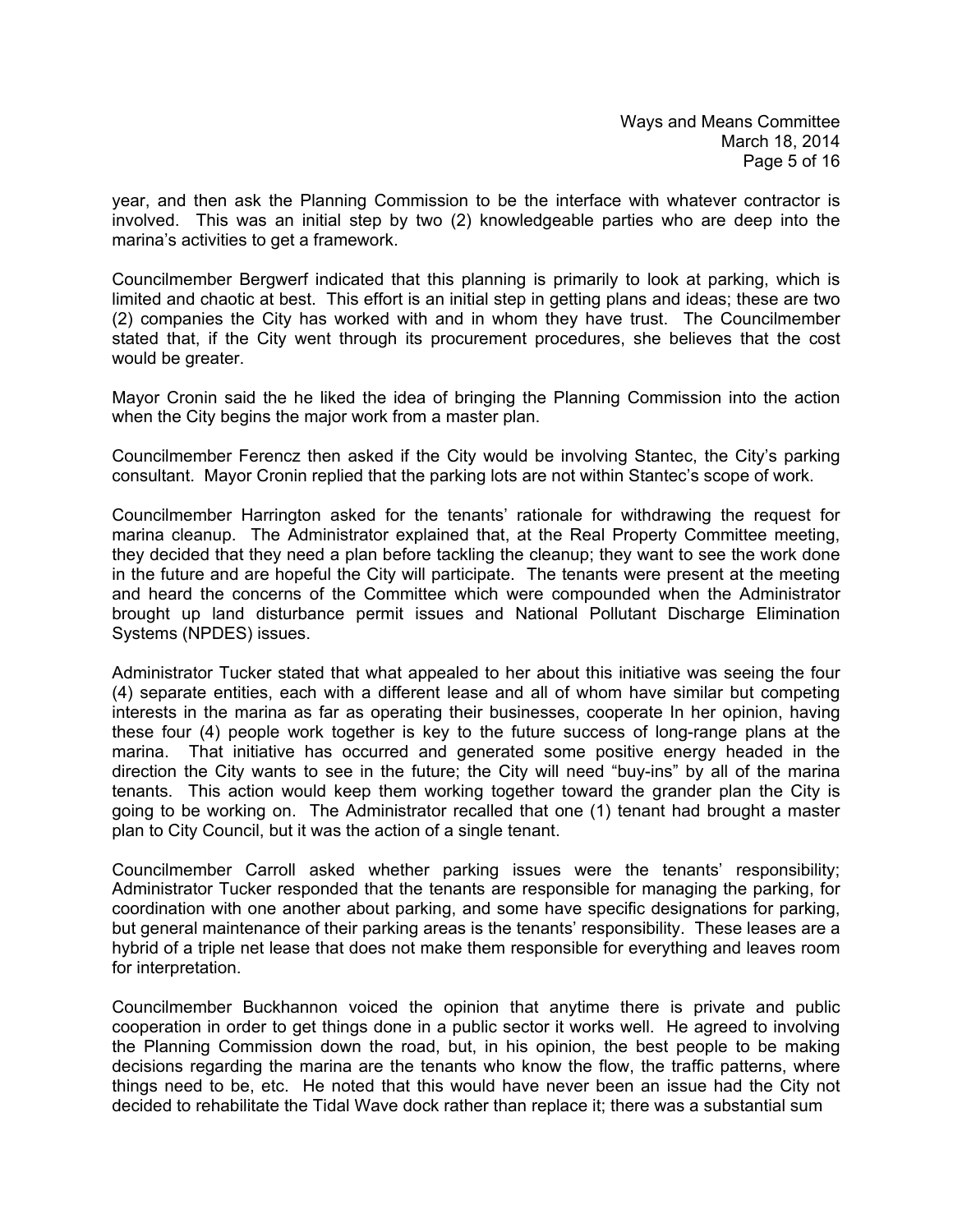of money left over. He acknowledged that the money cannot be used for this purpose, but it is money staying in the marina fund to try to move forward.

Councilmember Loftus reiterated that this will be an unbudgeted expense, that seventy-five thousand dollars will be available July 1 for engineering and design, likely to be done by an entirely different vendor, and, as City property, the City should manage this project. He suggested using the balance from the dock rehabilitation toward a fund for the marina renovation.

#### **VOTE: The motion PASSED on a vote of 7 to 2 with Councilmembers Loftus and Ward casting the dissenting votes.**

#### **4. Recommendation for a change order in the amount of \$5,000 to Salmons Dredging contract for Tidal Wave Watersports dock rehabili tation to substitute an aluminum gate with electrical keypad for a timber gate**

### **MOTION: Councilmember Loftus moved to approve the change order for \$5,000 to Salmons Dredging for an aluminum gate; Councilmember Bergwerf seconded.**

The project was bid and awarded with a timber gate primarily for the sake of expediency with the understanding that, after the project was awarded, the City would get pricing for an aluminum gate similar to another gate at the marina on Morgan Creek. The five thousand dollars (\$5,000) will cover the costs of the materials and the installation with electrical keypad.

Councilmember Buckhannon noted that the Real Property Committee had unanimously approved the aluminum gate, which is also the preference of the tenant.

Responding to Councilmember Ward's question, the Administrator said that this is in the budget for the watersports dock replacement; she added that the total cost of this project is well under the original estimates for replacing the dock.

Councilmember Carroll questioned installing an electrical keypad in the marina's environment; Brian Berrigan, marina manager, responded that keypad is entirely enclosed and it works well.

## **VOTE: The motion PASSED UNANIMOUSLY.**

### **B. Consideration of an award of a contract for electrical services at the Tidal Wave dock**

Since the bid was opened on Friday, March  $14<sup>th</sup>$ , the results did not go through the Committee but came straight to Ways and Means. Administrator Tucker stated that the City had received two (2) bids which were alarmingly different, i.e. one for nineteen thousand nine hundred dollars (\$10,000) from L&L Contractors, Inc. and a second for fifty thousand dollars (\$50,000) from Transworld Inc.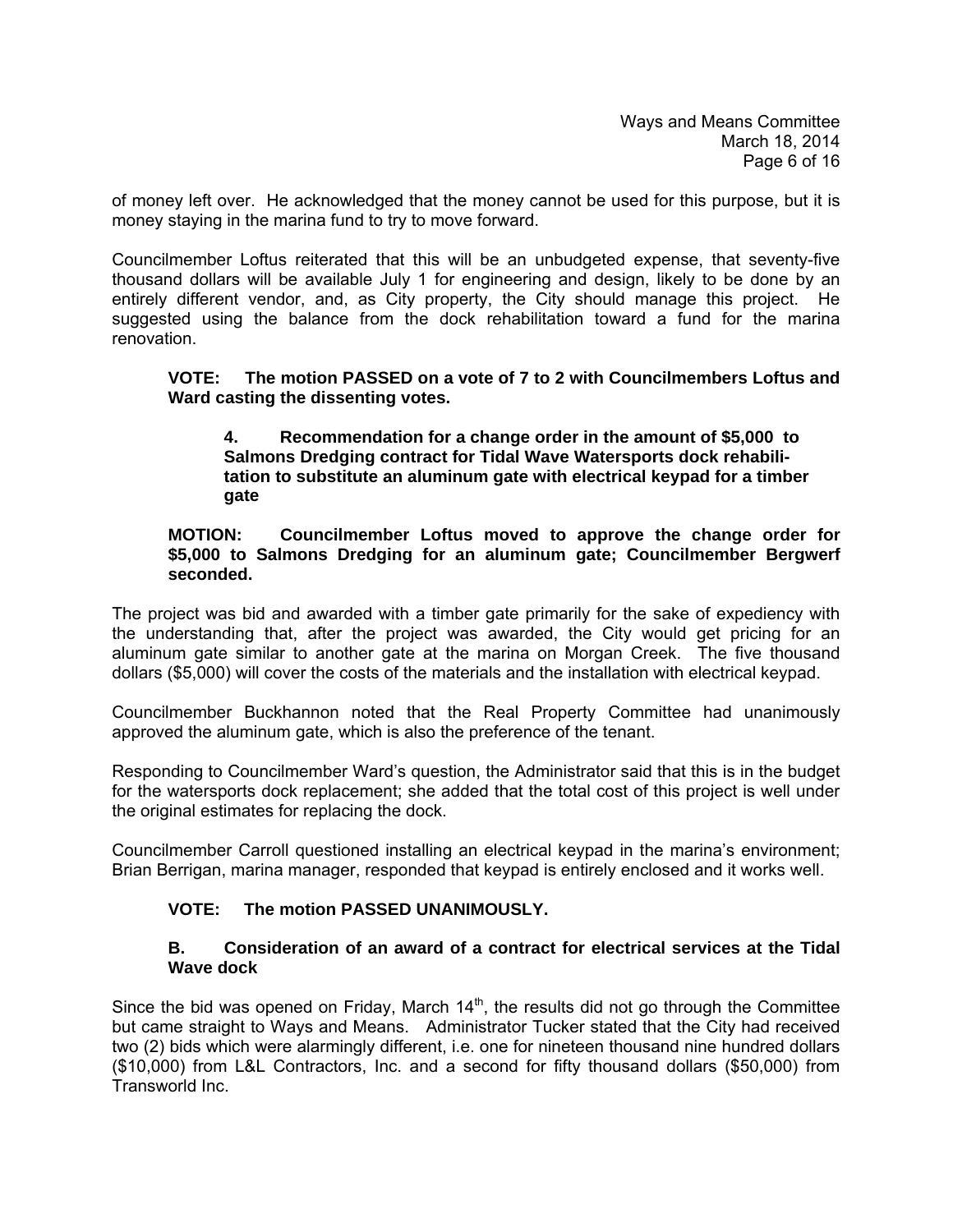Ways and Means Committee March 18, 2014 Page 7 of 16

In vetting of the low bidder and checking references of other work they have done, both SCE&G and the State Port Authority were contacted and asked specifically about electrical work, some of which on the water; the references were confident that L&L could execute the plan. The City is fortunate to have gotten such a competitive bid and recommends awarding the contract to L&L contractors.

### **MOTION: Mayor Cronin moved to approve a contract award to L&L Contractors, Inc. in the amount of \$19,900 for electrical service to the Tidal Wave dock; Councilmember Bergwerf seconded and the motion PASSED UNANIMOUSLY.**

# **C. Report on expenses related to winter storms**

For the two (2) storms, the City incurred twenty-two thousand dollars (\$22,000) in supplies, lodging and overtime expense; the City was lucky to have escaped the worst of these storms. Administrator Tucker commented that the City was on the fringe of the storms, but this amount serves as a reminder of the expense the City will incur many times over in the event of a serious event; it also speaks to the need to continue to grow the Disaster Recovery Fund.

# **D. Review of FY15 Capital and Operating Budgets**

Mayor Cronin stated that the discussions will cover the capital and operating budgets for the City's departments, as well as the revenue budget. He commented that he finds it helpful to work with fund balance schedules, and staff completed a new fund balance schedule for the FY15 budget that was on the dais for each member of the Committee. The fund balance schedules start with the audited FY13 numbers, lays in the FY14 budget to know where the City is expected to be at June 30, 2014, and then adds the proposed FY15 budget to show the City's expected position at June 30, 2015.

Administrator Tucker reiterated that staff's approach to the budget was different this year, beginning with revenues in February, and this March Ways and Means meeting is the earliest that a budget document with both revenues and expenditures this early in the budget process – it is very much a work in progress. The Administrator took an opportunity to thank the Committees for their patience as staff provided new tools to facilitate budget decisions; the department managers and Assistant Dziuban for their work; and special thanks went to the City Treasurer Debbie Suggs because this has been most challenging to get all of the pieces and new pieces within the timeframe staff established.

The Administrator directed the Committee members to page 14 of the draft General Fund budget to see that the budget has a deficit balance as presented at this meeting. In order to balance the General Fund budget, the City must increase revenues, identify new revenues, decrease expenses and/or assign support from tourism and victims funds.

In the past, staff has made decisions about transfers of money and/or moving things around to present Council with a balanced General Fund budget. This year, staff is providing Council with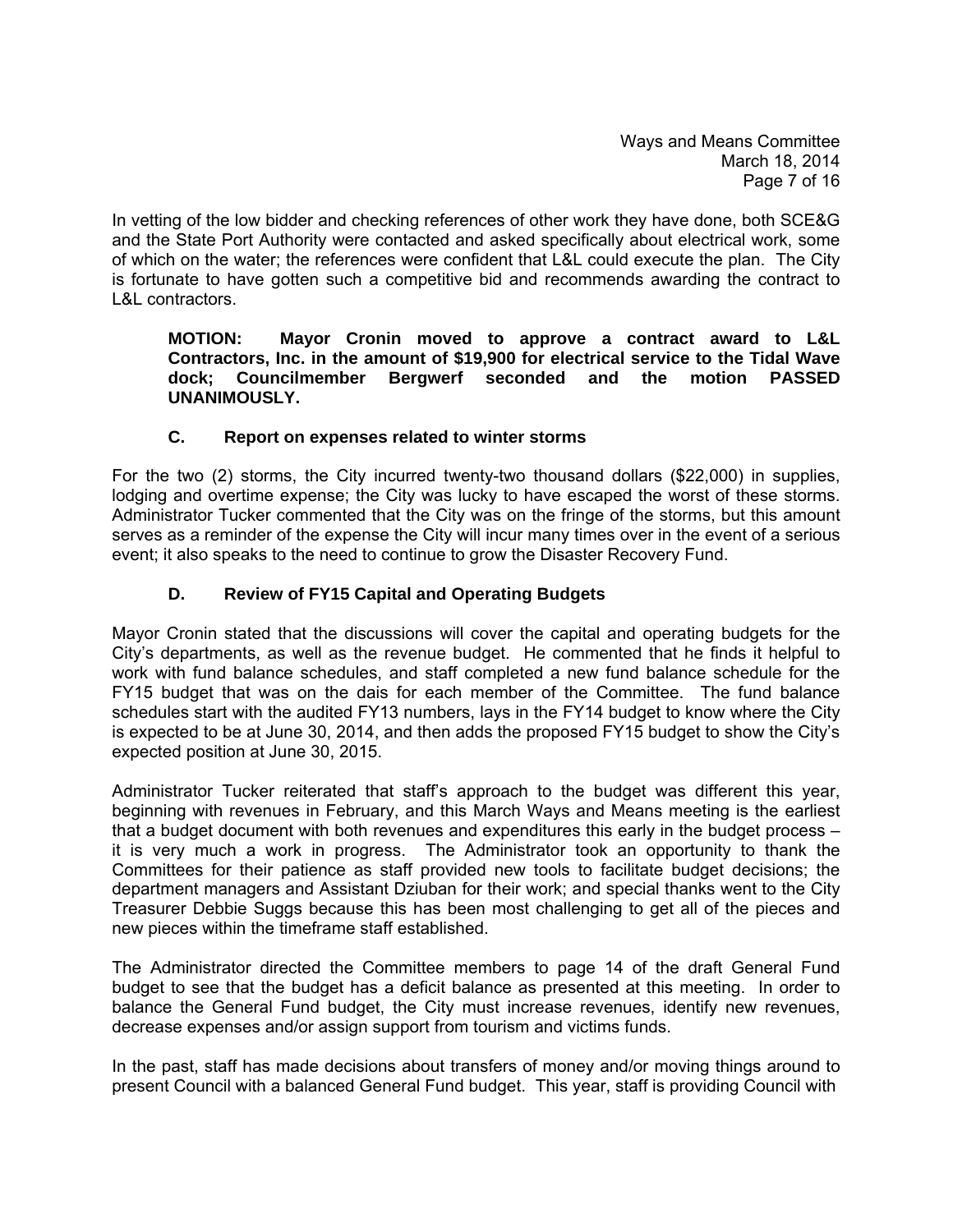tools about how much of any one (1) department is assigned to tourism funds and tools related to what portion of the function of the Recreation, Police and Fire Departments are attributable to tourism for decisions about what portion of funds the City might transfer from one fund to another, if any.

Administrator Tucker stated that she plans to review highlights, but she will answer any questions on any line item of the budget. Since the Committee meetings, an additional month's expense information has been added so now eight (8) months of expenses are available.

Globally in all departments, increases exist related to the performance-based merit pool and increases to retirement, health insurance, workers compensation and property and liability insurance. Also reflected in this budget draft are the effects of additional personnel in the Fire Department.

On the revenue budget, the Administrator noted that Sullivan's Island's continued participation in the non-emergency dispatch support is listed as a revenue item although she has not been formally notified.

Councilmember Ferencz asked whether the Parking Lot revenue line item reflected the increase approved earlier for a five dollar (\$5) increase to the annual parking lot pass fee; Administrator Tucker responded that it is not included. Councilmember Ferencz inferred that the line item would increase. Mayor Cronin noted that Mr. Schupp must hit the lease toggle before the City receives any revenue.

As the Administrator moved to the General Fund expenditures, she explained changes from the budgets that Committees saw are shaded, and she plans to highlight items that are aberrant in some way from this year.

On the Mayor and Council budget, the Administrator explained that Group Health Insurance is a function of which Councilmembers are covered; as that number changes year after year, the dollar amount also changes. In addition, this line is subject to an increase in premiums as in all departments.

Councilmember Bettelli commented that over half of the Mayor and Council budget can be attributed to group health insurance costs.

Councilmember Loftus asked whether there was another factor affecting this line item, because, in his calculations, the projections are high. Treasurer Suggs said that the spreadsheet that creates the budget for health insurance is based on head count, the current premium for an employee only, plus an eight percent (8%) and dependent coverage; she noted that dependent coverage fluctuates. The Treasurer indicated that she bases the amount for dependent coverage upon the level of coverage when the budget is produced; she stated that she tries to be as accurate as possible. As to the decrease in the Police Department, the Treasurer explained that the Department lost four (4) dispatchers when they moved to Consolidated Dispatch.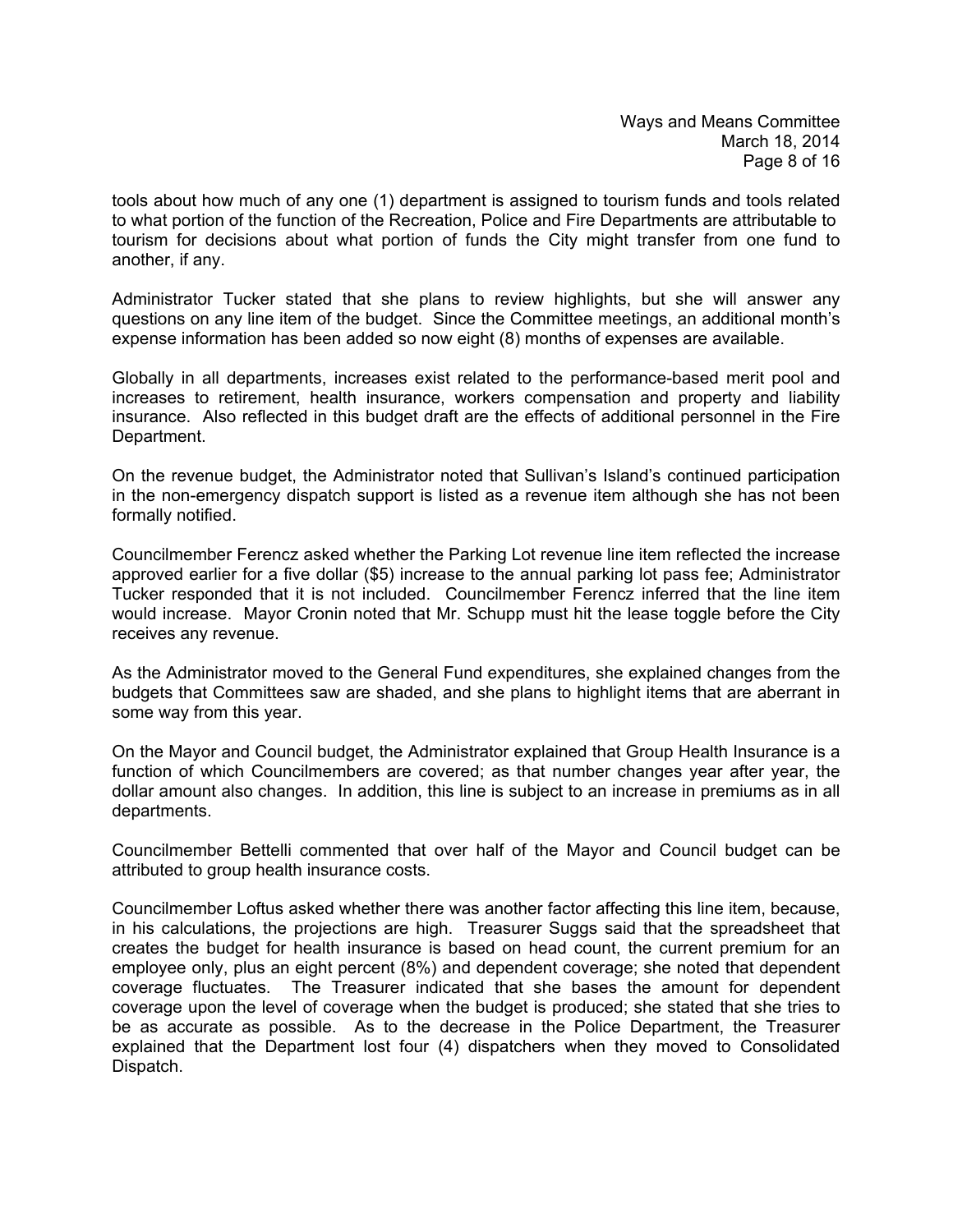Administrator Tucker then directed attention to page 5 and the note on line 57; staff is proposing an appreciation event, possibly in the fall, to replace the Holiday Party. With the addition of the Holiday Street Festival, there is a great deal of pressure on those responsible for these events since they are so close together

Factors that affect the Police Department budget are the decrease in the number of people, the fact that this is not a CALEA year and a decrease in the fees to Charleston County for Consolidated Dispatch; this operating budget increases by only one percent (1%).

The Fire Department has a seventeen percent (17%) increase; of that increase, thirteen percent (13%) can be attributed to the three (3) new firefighters recently approved for Fire Station 2.

Councilmember Carroll asked whether the Keiser sled and Target Solutions web-based training reflected a critical need.

Councilmember Loftus asked if the web-based training replaces the personal trainer at the fire station.

Chief Graham explained that a Keiser sled is a large piece of equipment that is used in physical training, building upper body strength and simulating ventilating the roof of a building; it costs approximately thirty-five hundred dollars (\$3,500).

The Chief stated that she is planning a demonstration of the Target Solutions program at the next Public Safety Committee meeting; it is a training tool for many facets of the safety training all personnel need to have each year as well as courses for fire personnel.

Councilmember Buckhannon asked about the participation level with the personal trainer; the Chief replied that the participation continues to be excellent; they are in the process of changing the time to accommodate more personnel.

With an increase in fees, the budget for electricity and gas for the Public Works Department has been increased; the line for telephone and cable has also been increased since the Department has been included in the T1 fiber optic line with City Hall.

In the Building Department's operating budget, the line for maintenance and service contracts was increased to cover maintenance on the new generator, and the line for rents and leases was increased as a result of an increase in the rates for the off-site storage facility.

The increase to the line for non-capital tools and equipment in the Recreation Department's budget represents the purchase of lobby furniture and staff chairs, plus stacking chairs and storage racks for the chairs.

Councilmember Ward asked how many stacking chairs were to be purchased, and Director Page responded that forty (40) chairs and the accompanying storage racks were planned.

Based on actual spending through eight (8) months, the professional services line in the Judicial Department has been increased substantially; Administrator Tucker cited the increased use of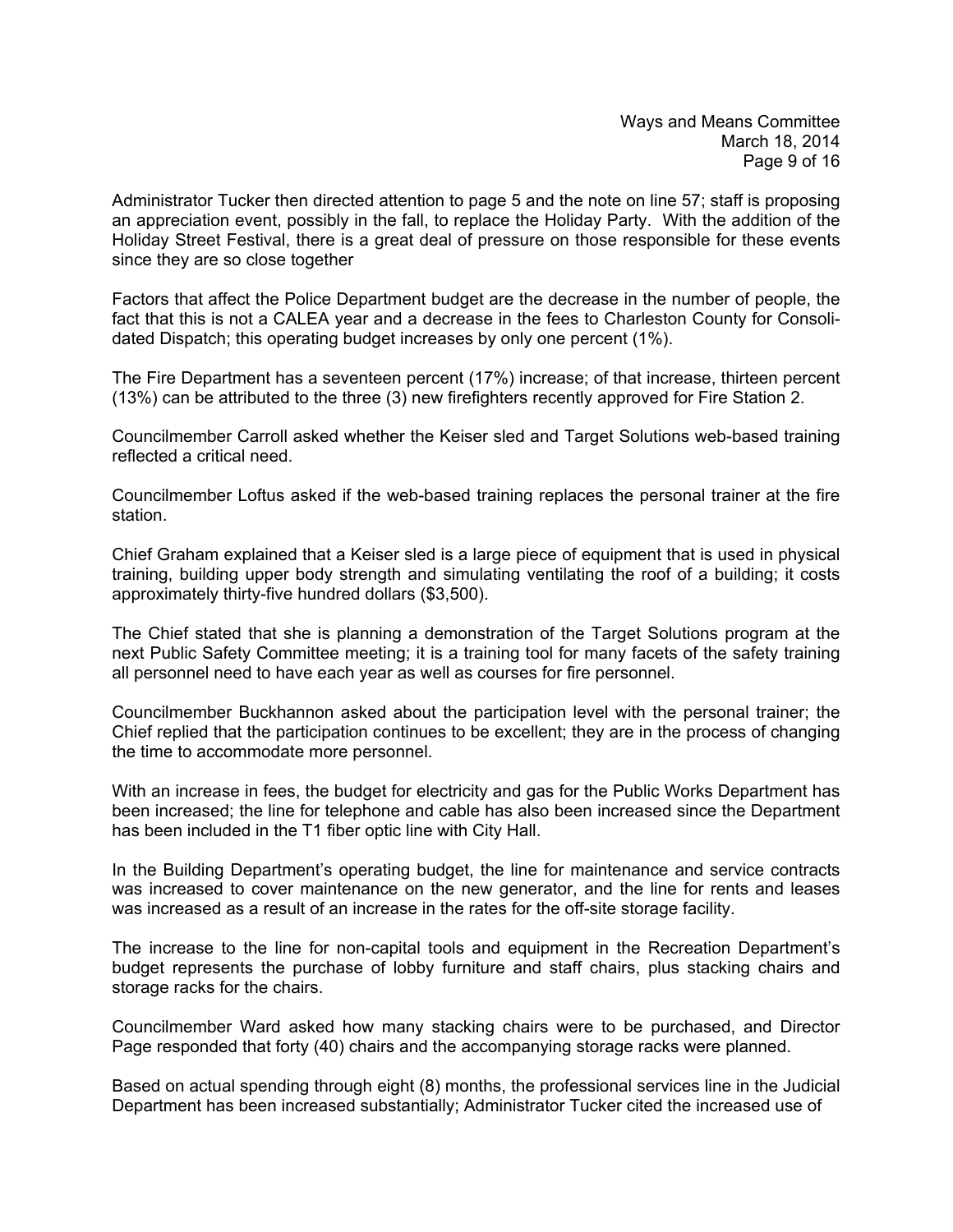the City Prosecutor and the City's employment attorneys in Columbia as the driving agents in this increase. The Administrator added that she and the Treasurer would be researching this line looking for unusual expenditures in FY14 in an effort to refine the projection downward.

Administrator Tucker confirmed to Councilmember Loftus that the City hopes to re-finance the bond on the Recreation Center and realize a savings similar to the re-finance on the marina bond.

Proceeding to page 14 of the budget, the Administrator reiterated that the budget as presented at this meeting was not balanced, but, in keeping with the new process, the decisions on transfers would be made by Council based on the new tools staff has provided for them.

Councilmember Buckhannon remarked that he had requested information on the number of employees in each department that are tourism-driven, and he indicated that decisions on transfers would be easier for him with that information.

Items highlighted in the Capital Budgets were as follows:

| <b>General Government</b><br>Capital Outlay<br>Audio-visual systems for Council Chambers, replace City<br>Hall parking lot fence, integrated financial software package<br>covering all City Functions and compatible with Rec Trac and<br>JEMS court system | \$233,000       |
|--------------------------------------------------------------------------------------------------------------------------------------------------------------------------------------------------------------------------------------------------------------|-----------------|
| <b>Police Department</b><br>Non-Capital Tools & Equipment<br>2 desktop computers, 1 light bar for patrol vehicle<br>Capital Outlay<br>1 4WD police vehicle, replace computer server, replace<br>recording equipment for non-emergency dispatch               | 3,350<br>60,500 |
| Fire Department<br>Capital Outlay<br>Retainage on PSB, $\frac{1}{2}$ cost to replace rescue truck                                                                                                                                                            | 129,500         |
| <b>Public Works</b><br><b>Construction in Progress</b><br>Remaining balance engineering and design of Phase II                                                                                                                                               | 364,250         |
| Drainage, 1/4 of estimated construction cost of Phase II<br>Drainage - Eadies<br>Year 5 of y-year drainage maintenance plan                                                                                                                                  | 88,400          |

Councilmember Buckhannon asked what improvements were left to be done at 1207 Palm that there again is eighty-six thousand dollars (\$86,000) budgeted for improvements between 1301, 1303 and 1207 Palm Boulevard. Administrator Tucker stated that work at 1207 Palm had been completed, but a great deal of work must be done to 1303 Palm to come into compliance with NPDES regulations, primarily a wash-down area. The site must be reconfigured to allow for truck maneuvering to the wash-down area; Kelly Messier will present two (2) designs to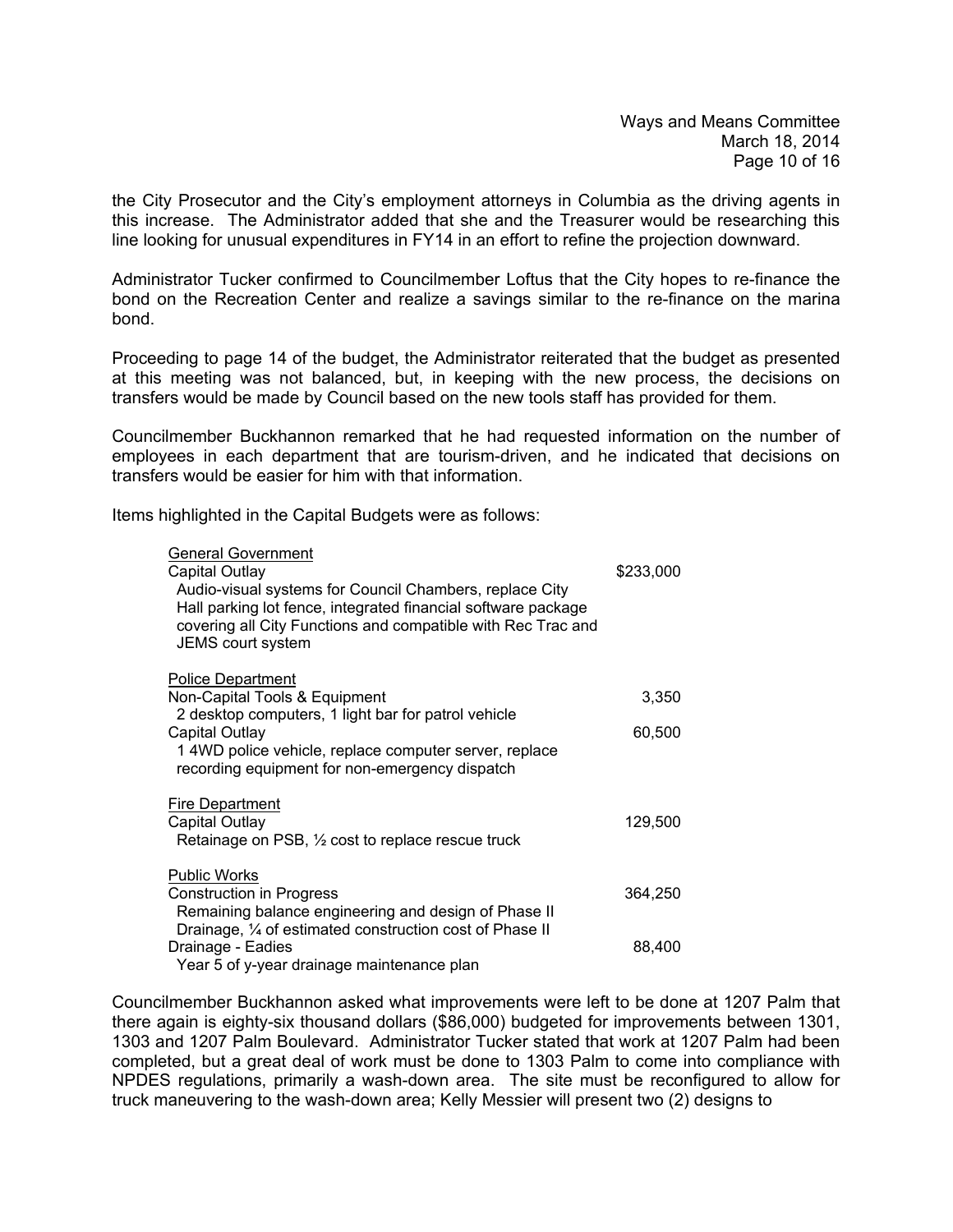Directors Kerr and Pitts for the reconfiguration that must mesh with the engineering done by Charleston County. In addition, the Administrator explained that the City expects to get one hundred forty thousand dollars (\$140,000) in stormwater funds from Charleston County to offset the cost of the wash-down.

Councilmember Ward asked if this money was a re-budget from FY13, and the Administrator confirmed that it was and, as such, was a part of the FY13 positive net result.

| <b>Building Department</b>                                      |         |
|-----------------------------------------------------------------|---------|
| Non-capital Tools                                               | 3,700   |
| 2 laptop computers, document folding/sealing printer            |         |
| Maintenance                                                     | 120,000 |
| Paint porch ceilings, posts and support on Expansion,           |         |
| rehab softball, baseball and multi-purpose fields               |         |
| Capital Outlay                                                  | 71,000  |
| Replace gym basketball scoreboard (with failure), install       |         |
| built-in bleachers in gym, replace HVAC (with failure), replace |         |
| computer server for cameras and add 3 cameras and upgrade       |         |
| existing cameras to digital                                     |         |

Councilmember Ward asked how staff arrived at the numbers for replacing equipment; the Administrator explained that staff starts with the initial cost of the item being replaced and works with the vendor to come to a replacement cost. For the surveillance cameras, staff has worked with the vendor who originally supplied them to ensure compatibility for an upgrade and new equipment. Councilmember Ward continued that he had just purchased a system for his theater that includes 8 cameras and 50 gigabytes of memory for three hundred fifty dollars (\$350).

Administrator Tucker explained that the surveillance cameras at the Recreation Department capture and store information for long periods of time and has a high degree of sophistication. Footage from Recreation Department cameras have been used as evidence in past instances. The Administrator agreed that a system like he described for the theater has been purchased and put into use at City Hall, but the demands on it are not as great as at the Recreation Department.

Councilmember Buckhannon asked whether remaining funds from the ball field lighting would be used for rehabilitating the ball fields, and the Administrator said that they would, assuming there are sufficient funds available.

Councilmember Carroll noted that the cameras at the Recreation Center were purchased in 2005 and are analog; going to digital would make the system more sophisticated.

Administrator Tucker added that the original vendor was Technology Solutions and, since they are now on state contract, it is the company the City has contacted regarding the new cameras and the upgrade to digital. This company has placed a lot of cameras in schools.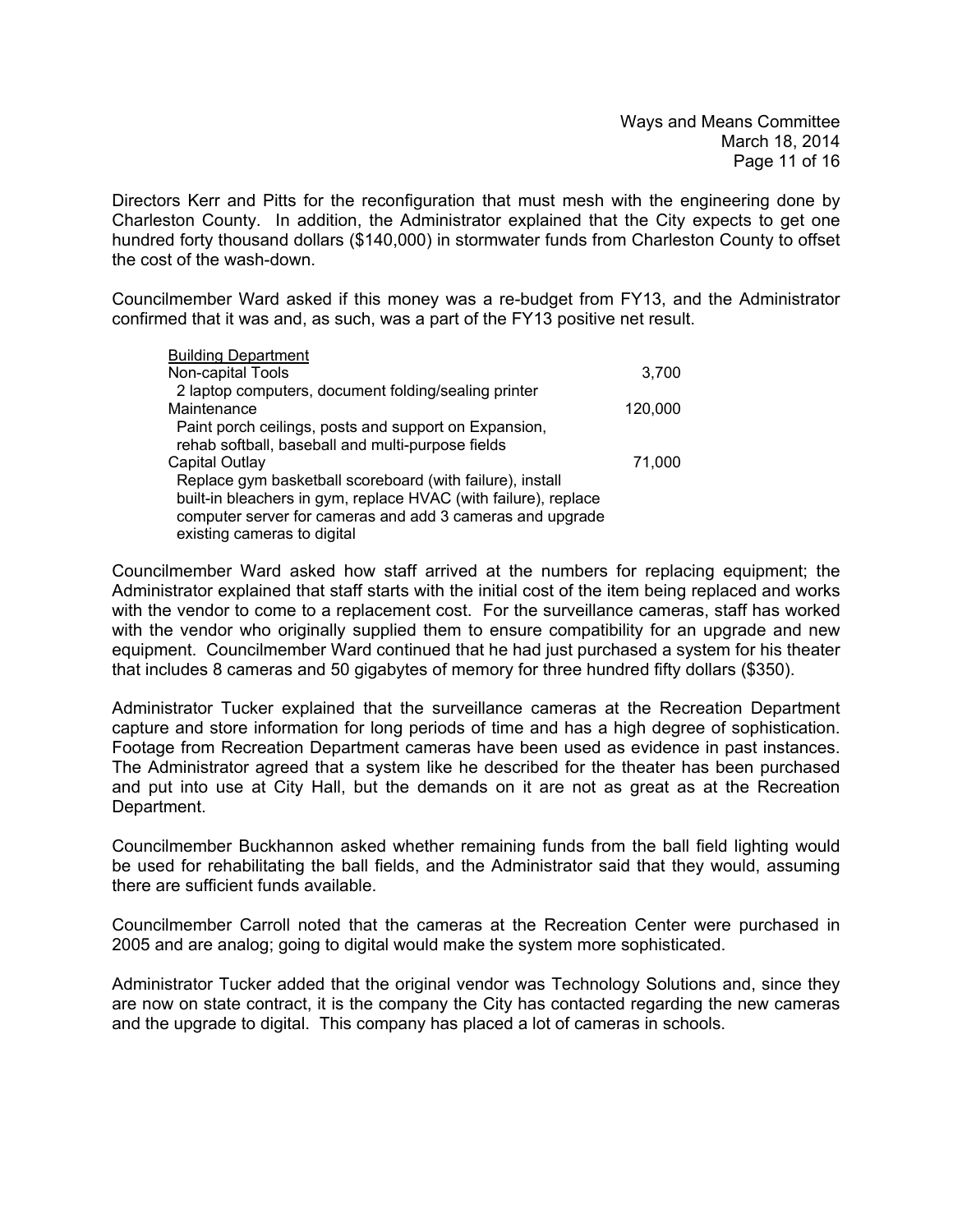Highlighted expenditures assigned to the Municipal Accommodation Fee include:

| <b>General Government</b><br>Principal                                                                                                                                                                                                                                                                    | \$58,000 |
|-----------------------------------------------------------------------------------------------------------------------------------------------------------------------------------------------------------------------------------------------------------------------------------------------------------|----------|
| 40% of \$145 principal on Rec Building GO debt<br>Professional services<br>DHEC water sampling costs, 1/2 wayfinding sign<br>design and parking management plan design                                                                                                                                    | 38,560   |
| <b>Police Department</b><br><b>Capital Outlay</b>                                                                                                                                                                                                                                                         | 30,000   |
| Replace 1 4WD patrol vehicle<br><b>Contracted services</b><br>Additional coverage from Charleston County deputies<br>for the summer                                                                                                                                                                       | 20,000   |
| <b>Fire Department</b><br>Capital Outlay<br>Replace 1 all-terrain vehicle (ATV), RAD-57 monitor,<br>1/4 cost of rescue truck replacement                                                                                                                                                                  | 75,250   |
| <b>Public Works</b><br>Capital Outlay<br>1/ <sub>3</sub> cost to replace garbage packer truck                                                                                                                                                                                                             | 64,333   |
| <b>Recreation Department</b><br>Maintenance<br>Resurface tennis and basketball courts                                                                                                                                                                                                                     | 27,500   |
| <b>Front Beach Area</b><br>Bank service charges<br>Estimate of all fees associated with accepting credit<br>cards at parking kiosks                                                                                                                                                                       | 12,000   |
| Telephone and cable<br>Call box service and new annual internet communication<br>modem charge on new kiosks                                                                                                                                                                                               | 8,260    |
| Maintenance and service contracts<br>Parking kiosks maintenance agreement, sidewalks, parking<br>lot, irrigation, lighting, benches, trashcans, info kiosks,<br>sod & green spaced, road resurface/patch, 1/2 cost to<br>resurface City-owned portion of Ocean Boulevard                                  | 87,700   |
| <b>Professional services</b><br>Annual subscription to T2 PowerPark Flex internet-based<br>parking ticket mgmt. system, T2 RoVR service to locate<br>address info for license tag of unpaid violators, armored<br>car/counting service, added software and scanner support<br>for handheld ticket writers | 14,000   |
| Miscellaneous and Contingency<br>Parking meter and parking lot activities, business district<br>lighting enhancements, provision for unanticipated costs                                                                                                                                                  | 52,000   |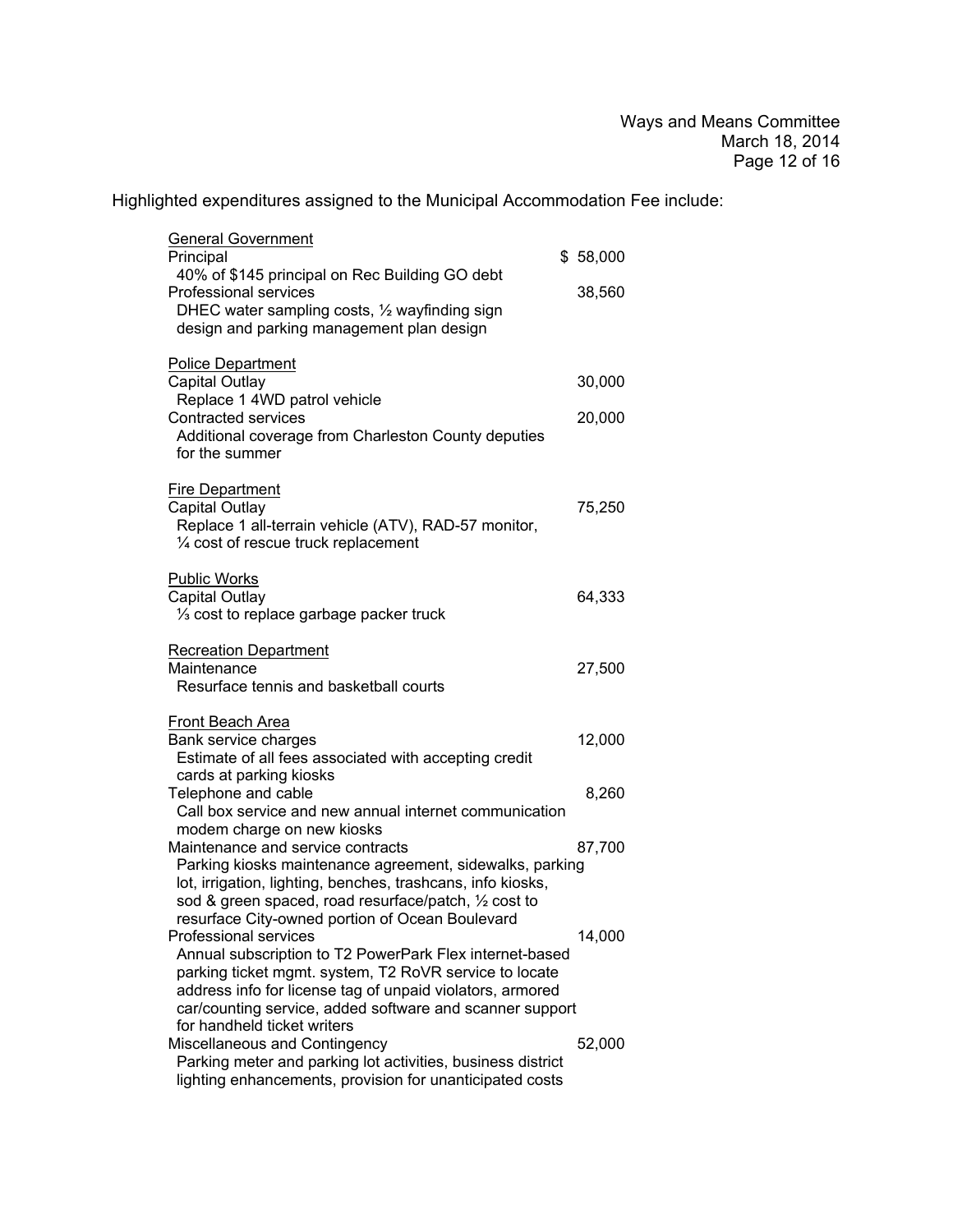| Construction in Progress                                             | 24.610 |
|----------------------------------------------------------------------|--------|
| $\frac{1}{2}$ cost to evaluate alternative, design for approved site |        |
| And bid documents for public restrooms                               |        |
| Capital Outlay                                                       | 40.000 |
| Replace white fencing around municipal parking lot                   |        |

From Hospitality Tax Fund, the following expenses will be paid:

| <b>General Government</b><br>Debt Service - Principal<br>60% of \$165,000 for FS2 GO bond principal                                                         | 99,000 |
|-------------------------------------------------------------------------------------------------------------------------------------------------------------|--------|
| <b>Police Department</b><br>Non-capital Tools & Equipment                                                                                                   | 1,600  |
| Radar unit replacement<br><b>Professional Services</b>                                                                                                      | 50,000 |
| $\frac{1}{3}$ provision for implementation of beach access parking solutions<br>Capital Outlay<br>Replace 1 patrol sedan                                    | 29,000 |
| <b>Fire Department</b><br>Non-capital Tools & Equipment<br>2 years' worth of SCBA airpack & cylinder replacements,<br>bunker gear, fire hose and appliances | 81,000 |
| <b>Public Works Department</b><br>Capital Outlay<br>Replace 34 yd garbage compactor servicing Front<br>Beach district                                       | 30,000 |
| Front Beach/Public Restrooms/Dune Walkovers<br>Replace dune walkover at Front Beach Restrooms                                                               | 95,000 |

Administrator Tucker announced to the Committee that the City has recently received the permit for this walkover replacement and construction will occur in the fall of 2014.

Highlights of spending from the State Accommodations Taxes include the following:

| <b>General Government</b>                                                                                |        |
|----------------------------------------------------------------------------------------------------------|--------|
| <b>Professional Services</b>                                                                             | 38,000 |
| $\frac{1}{2}$ of wayfinding sign plan design and parking mgmt.                                           |        |
| Plan design                                                                                              |        |
| Tourism Promotion - General                                                                              | 25,000 |
| Website T-shirt giveaway, ongoing website maintenance<br>Including off-site backup for disaster recovery |        |
| Fire Department                                                                                          |        |
| Capital Outlay                                                                                           | 70.250 |
| Replace all-terrain vehicle (ATV), 1/4 of replacement                                                    |        |
| Cost of rescue truck                                                                                     |        |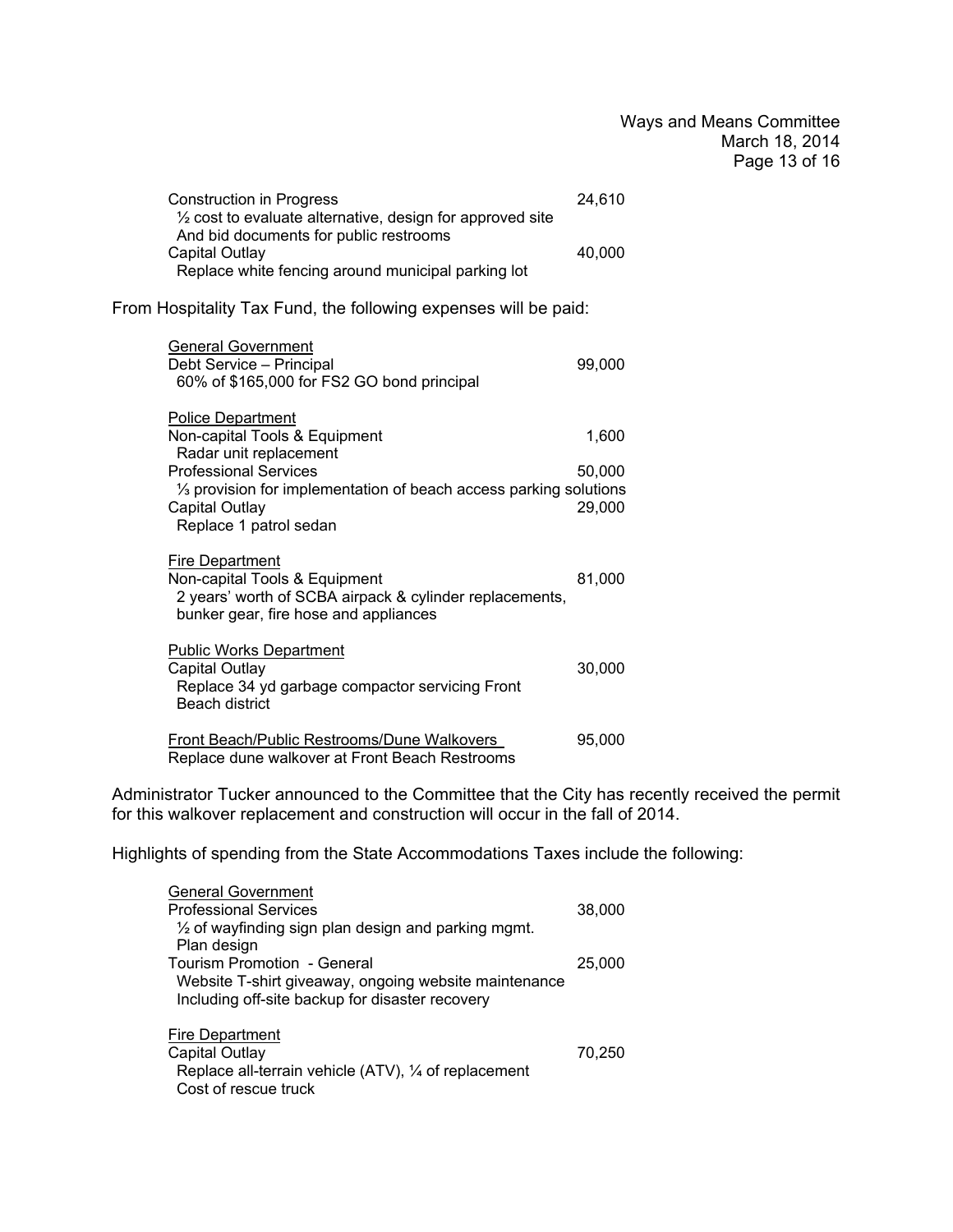Ways and Means Committee March 18, 2014 Page 14 of 16

| <b>Public Works Department</b><br>Capital Outlay<br>1/ <sub>3</sub> cost of garbage packer                                                                         | 64,333 |
|--------------------------------------------------------------------------------------------------------------------------------------------------------------------|--------|
| <b>Recreation Department</b><br><b>Special Activities</b><br>Various City-sponsored events                                                                         | 48,000 |
| Front Beach/Public Restrooms/Breach Inlet<br><b>Service Contracts</b><br>Added $\frac{1}{2}$ cost to resurface City-owned portion<br>of Ocean Boulevard (\$56,250) | 66,250 |

Administrator Tucker noted that the City-owned portion of Ocean Boulevard extends from 10<sup>th</sup> to 14<sup>th</sup> Avenues.

| Construction in Progress                                         | 24.610 |
|------------------------------------------------------------------|--------|
| $\frac{1}{2}$ cost to evaluate alternatives, design for approved |        |
| site and bid documents                                           |        |

A new focused erosion project for FY15 is included in the budget at one million two hundred sixty-five thousand dollars (\$1,265,000). Administrator Tucker acknowledged the fact that the City does not have that amount of money in reserves, and a stakeholders meeting is scheduled in early April.

In the Professional Services line of the Beach Maintenance Fund is the ongoing monitoring of the island's shoreline, additional monitoring of Breach Inlet and a review of the Comprehensive Beach Management Plan that is required every five (5) years, totaling eighty-four thousand six dollars (\$84,006).

The capital outlay and debt service payments from the Marina Fund include the following:

|                                           | 430,000 |
|-------------------------------------------|---------|
|                                           | 100,000 |
|                                           | 716,000 |
| 6,000                                     |         |
| 25,000                                    |         |
|                                           |         |
| 30,000                                    |         |
| 90,000                                    |         |
|                                           |         |
| 35,000                                    |         |
| Replace ice machine in store (if failure) |         |

Administrator Tucker stated that she expects there to be changes in priorities for capital purchases for the marina.

The Administrator then directed attention to the spreadsheets that were on the dais when members arrived for the meeting; she explained that these sheets begin with the audited FY13 numbers across the top, then the FY14 budget is laid in, showing a proposed fund balance at June 30, 2014, and finally the FY15 proposed budget is laid in, resulting in proposed fund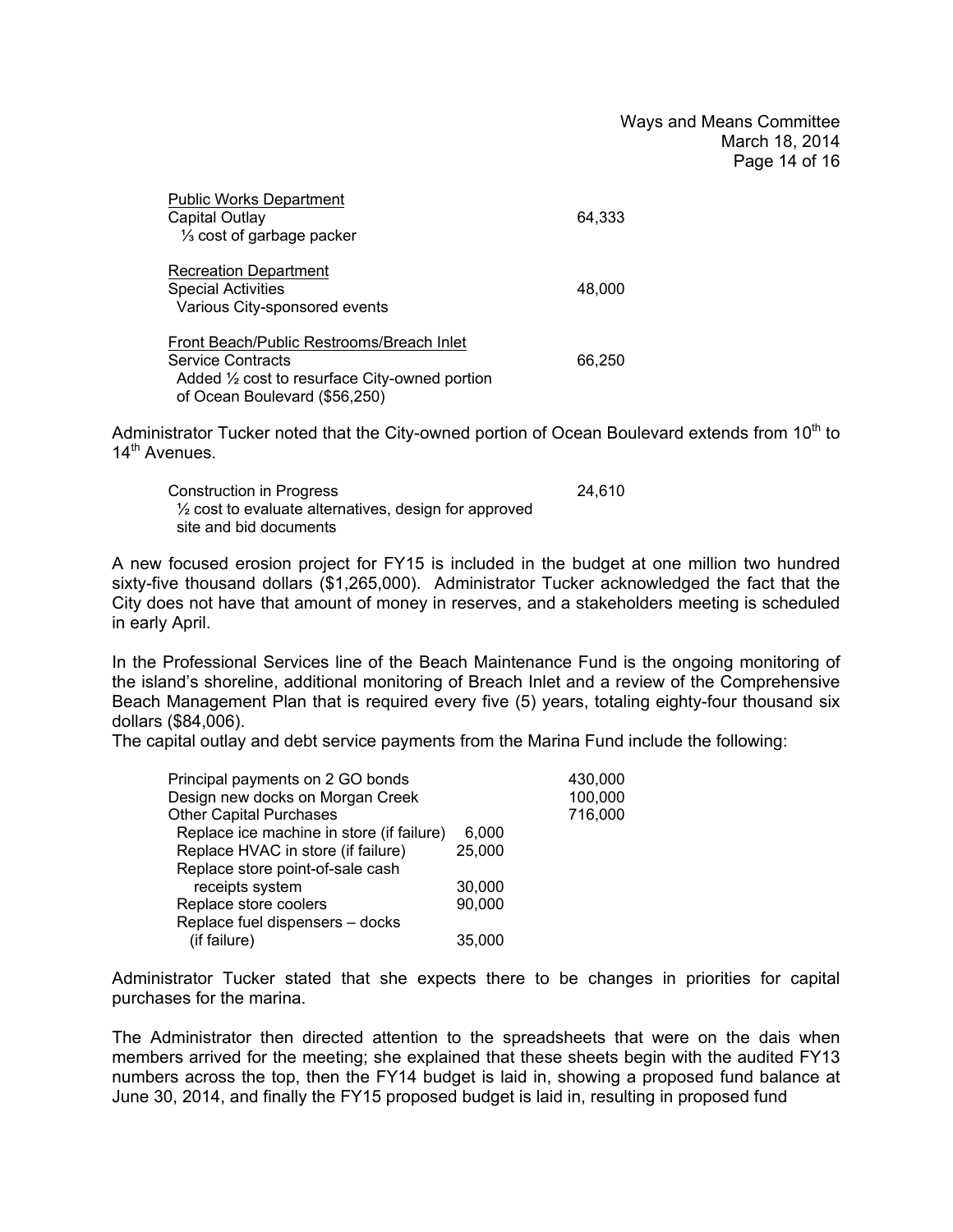balances for year ending June 30, 2015. The lower two-thirds (⅔) of the schedule is dedicated to adjustments to the FY15 budget in an effort to balance the General Fund budget; items are listed in four (4) categories, i.e. repeat FY14 transfers in for personnel and operating expenses, additional transfers in from tourism funds, increase General Fund revenues, reduce or defer expenses. If the City were to repeat FY14 transfers in, the effect on the budget is an increase to revenues of six hundred twenty thousand one hundred forty dollars (\$620,140). The additional transfers in from tourism funds are to cover the costs of three (3) new firefighters at Station 2 plus one (1) additional firefighter and to cover the costs of one (1) additional patrol officer; these actions result in a reduction of General Fund expenditures of approximately two hundred seventy-five thousand dollars (\$275,000). Should the City decide to enact the suggested ways to increase revenue presented by staff, for example increasing the per hour rate at the kiosks, increasing the off-island business license rates, increasing franchise fees, etc., a total of approximately five hundred sixty-two thousand dollars (\$562,000) would flow into General Fund revenues. Staff has also offered suggestions on expenditures that could be reduced of deferred to FY16; they are as follows:

| Reduce the per gallon fuel estimate from \$4.25 to \$4                   | 10,564  |
|--------------------------------------------------------------------------|---------|
| Adjust merit pool by 1%                                                  | 24,601  |
| Reduce Fire Department part-time (includes fringe)                       | 30,000  |
| Reduce 4B tipping fees (yard waste going to Bees Ferry)                  | 2,500   |
| Capture benefit of 1-time accounting & correct timing of insurance pymts | 150,855 |
| <b>Reduction to General Fund expenditures</b>                            | 218,520 |

Other options for reducing expenditures are:

| Move new accounting software to FY16              | 175.000 |
|---------------------------------------------------|---------|
| Move Recreation ball field rehabilitation of FY16 | 100.000 |
| Move Council Chamber AV upgrade to FY16           | 40,000  |
| <b>Reduction to Capital Projects</b>              | 315,000 |

Finally, the suggestion to reduce expenditures in both Municipal ATAX and State ATAX by fifty six thousand two hundred fifty dollars (\$56,250) is by deferring the paving of Ocean Boulevard to FY16.

Mayor Cronin asked that Committees review all options for reducing expenses and/or of funding larger percentages from tourism funds.

The Mayor suggested moving the next Ways and Means Committee meeting to Tuesday, April 22 from April 15 and holding the budget workshop as part of that meeting.

Under the Beach Maintenance Fund, eighty-four thousand dollars (\$84,000) has been budgeted for Professional Services that incudes Year 3 of three (3) year contract for ongoing monitoring of the island's shoreline with additional monitoring of Breach Inlet and a review of the Comprehensive Beach Management Plan, which is required every five (5) years.

Councilmember Ward complimented City staff for their hard work; he indicated that he has found the new tools to be useful and easy to read and understand.